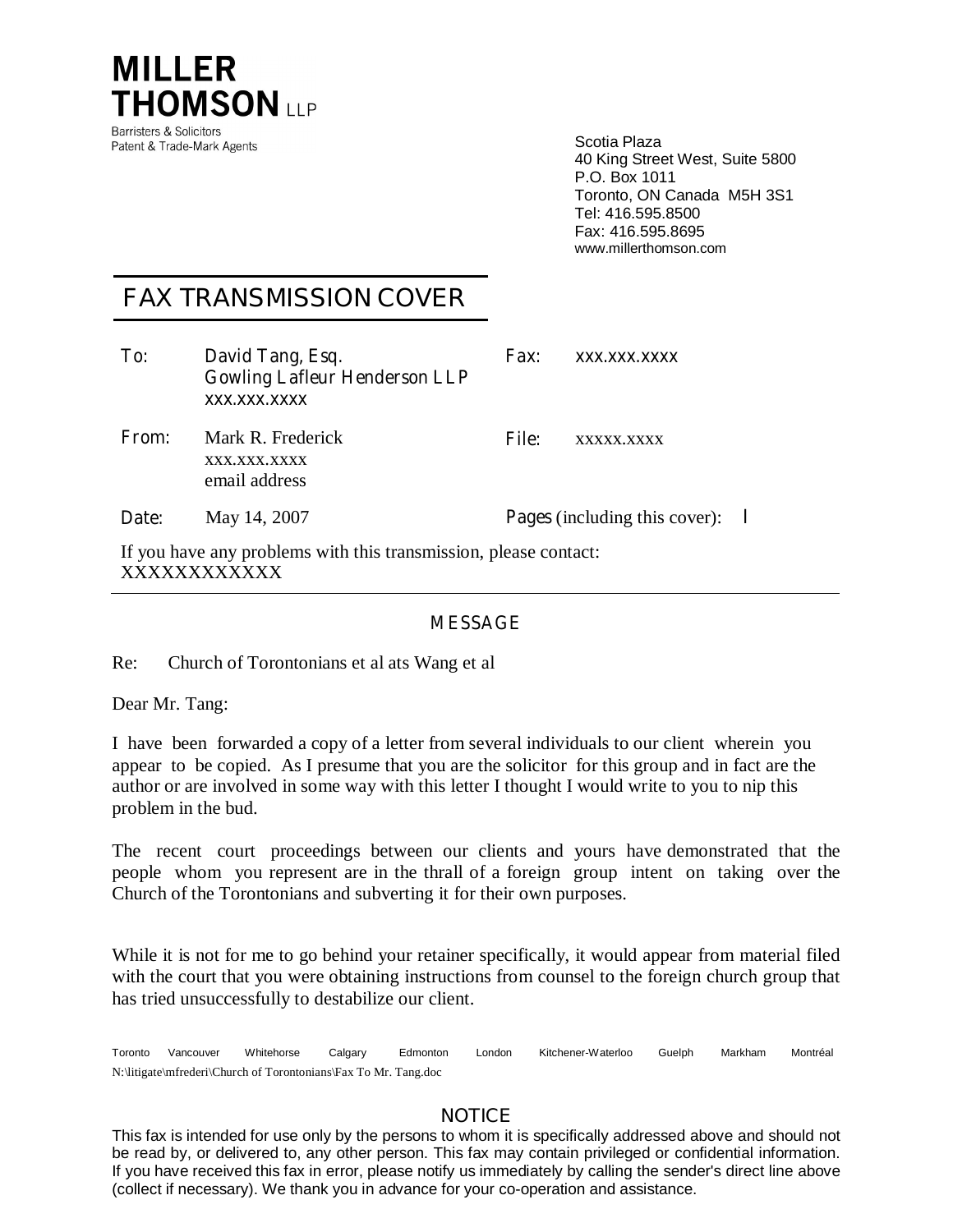Your clients' request of May 10 is simply an illegitimate form of harassment by individuals who were either officers of the Church corporation or involved intimately with Church affairs so that at all material times should have or do have answers to the questions posed.

Further, these people have by and large not even bothered to attend or support the Church and have set up their own counter-Church (we assume with the support of the foreign group and others who do not accept the legitimate endeavours of those who remain loyal church members and who have confirmed the actions of the Board).

To suggest that my clients are going to spend three days allowing this wholesale fishing expedition inspecting books and demanding explanation and justification for expenditures (some going back years) is simply outrageous and I am very surprised that you would counsel such activity (if in fact you did).

Your clients would be fully aware that an audit of Church books is taking place currently, as it has on a regular basis in the past, and will not be ready until June.

I am not going to have my client waste anymore time, effort and energy on response to this harassment. Our client has spent thousands of dollars in defending needless litigation brought on by your clients recouping only a small amount of same in costs (which took months to get paid).

If your clients have any desire to remain part of the Church of the Torontonians I suggest they attend, make contributions and get on with following the direction of the Church and its elders rather than try to harass those legitimate servants of the Church who give of their time, effort and money to support the Church and its mission.

Absent some legitimate reason to comply with their request I suggest you tell your clients to give up, move on and continue creating their own Church and let those in California and those who subscribe with them tell them what to do and pay for it.

Any action your firm takes to pursue this matter will be met with a countermotion to declare your clients vexatious litigants and seek costs against them all personally.